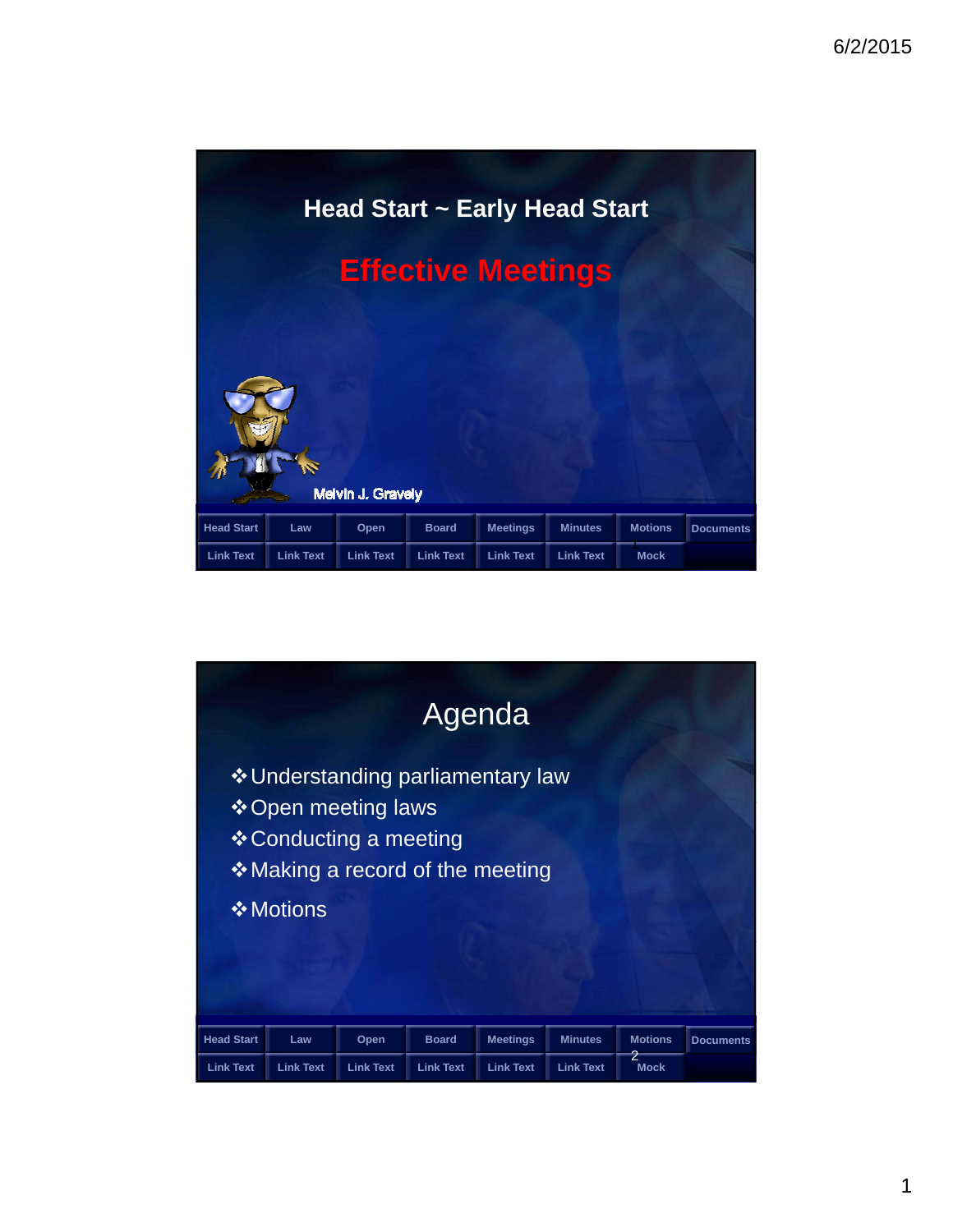

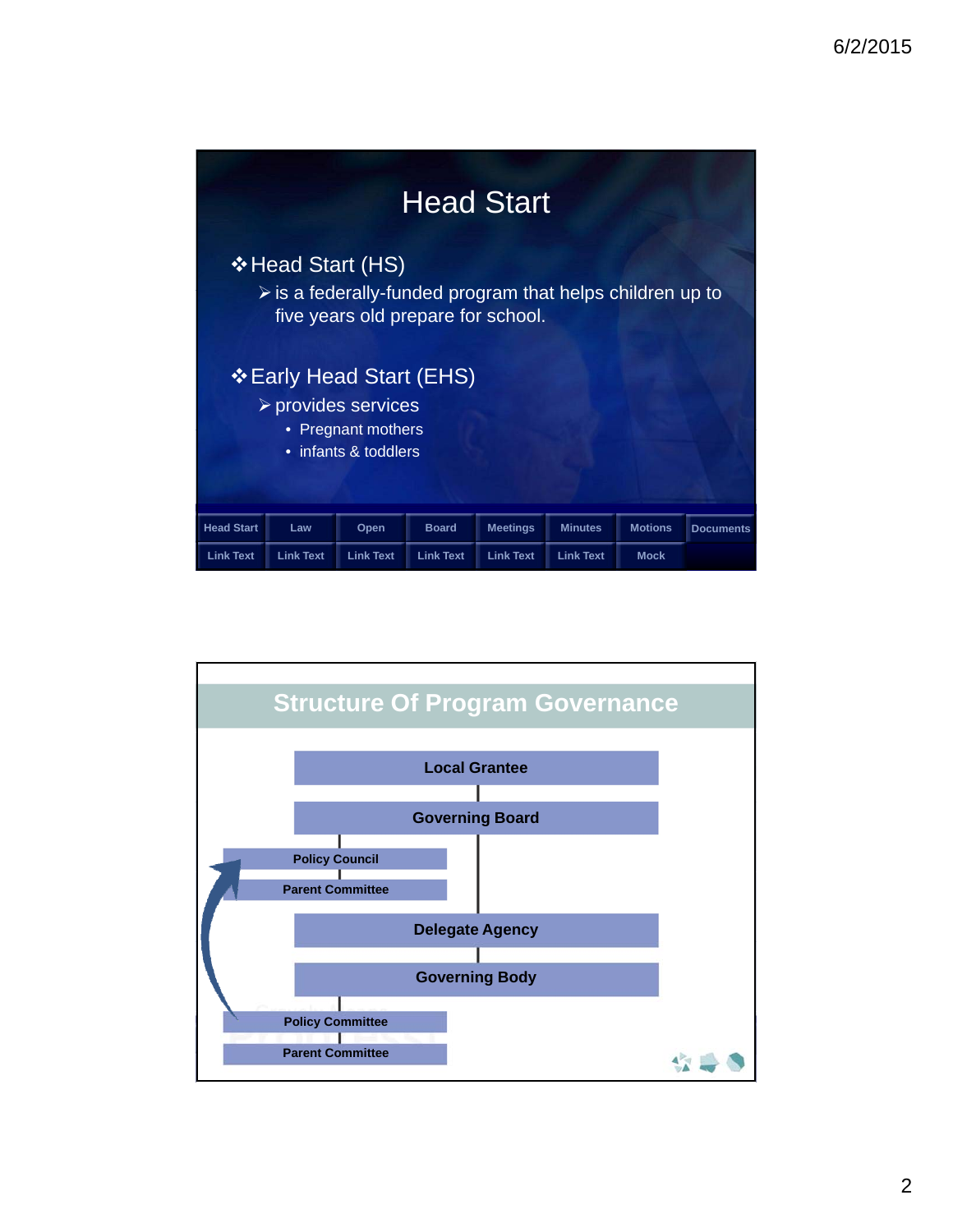

| Parliamentary law                                                                         |                  |                  |                  |                  |                  |                |                  |  |  |
|-------------------------------------------------------------------------------------------|------------------|------------------|------------------|------------------|------------------|----------------|------------------|--|--|
| ❖ Parliamentary law is a set of generally-accepted<br>rules                               |                  |                  |                  |                  |                  |                |                  |  |  |
| Board that are specific to the running of a Head<br>Start program                         |                  |                  |                  |                  |                  |                |                  |  |  |
| <b>❖ These rules are called Bylaws</b><br>❖ Bylaws determine the rights and duties of all |                  |                  |                  |                  |                  |                |                  |  |  |
| members of the Policy Council/Committee                                                   |                  |                  |                  |                  |                  |                |                  |  |  |
|                                                                                           |                  |                  |                  |                  |                  |                |                  |  |  |
| <b>Head Start</b>                                                                         | Law              | Open             | <b>Board</b>     | <b>Meetings</b>  | <b>Minutes</b>   | <b>Motions</b> | <b>Documents</b> |  |  |
| <b>Link Text</b>                                                                          | <b>Link Text</b> | <b>Link Text</b> | <b>Link Text</b> | <b>Link Text</b> | <b>Link Text</b> | <b>Mock</b>    |                  |  |  |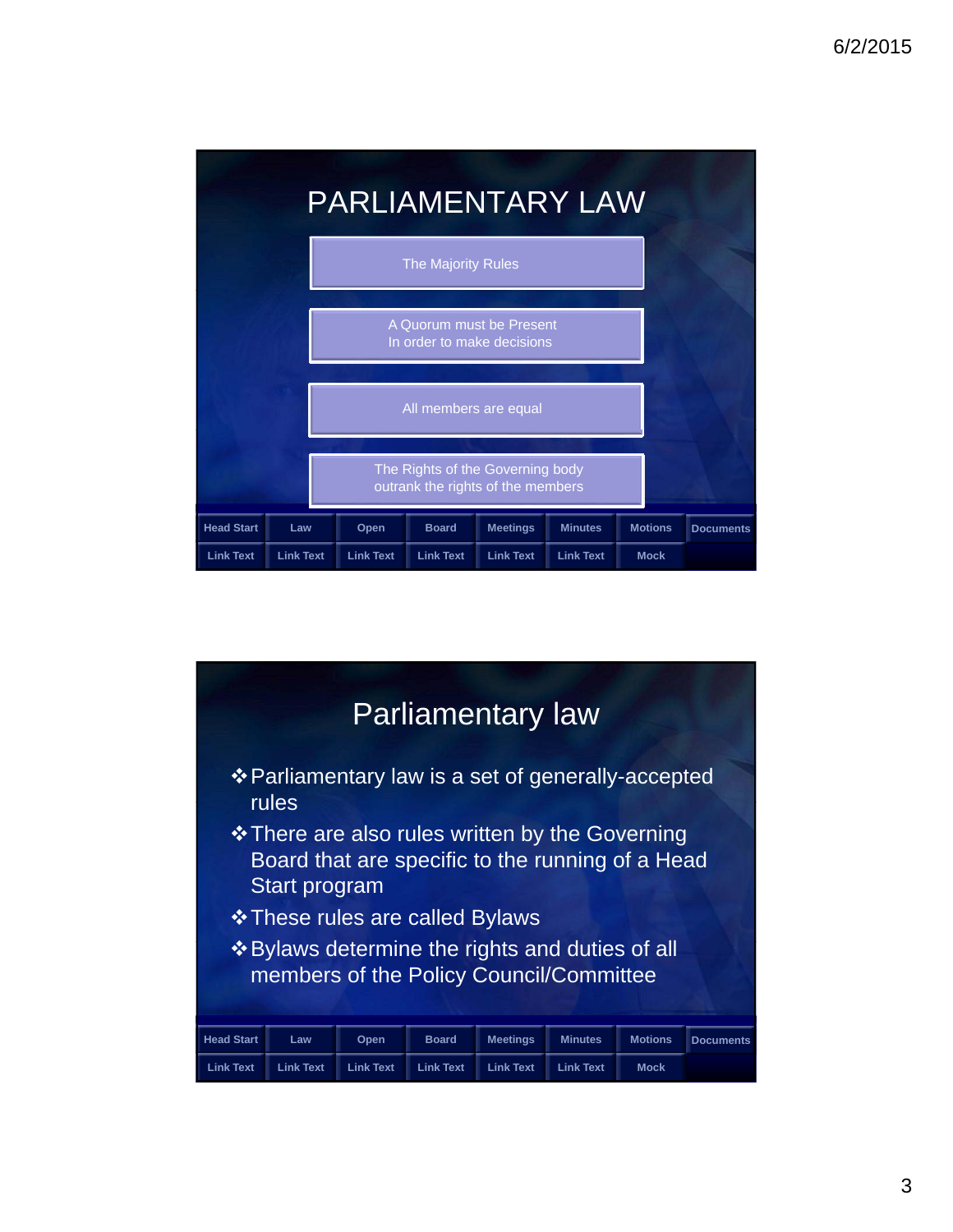

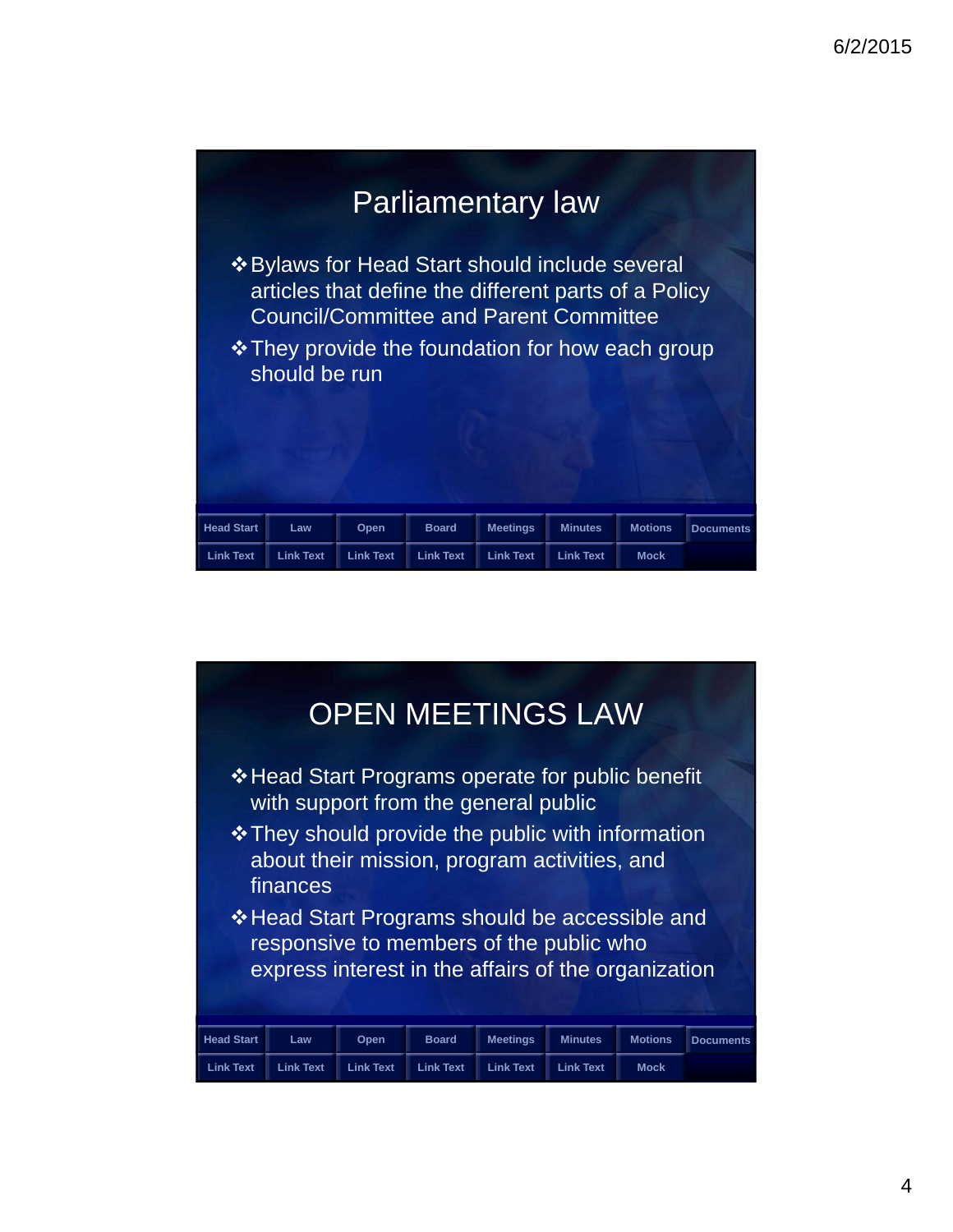

| <b>Minutes</b>    |                                          |                  |                  |                  |                  |                |                  |  |
|-------------------|------------------------------------------|------------------|------------------|------------------|------------------|----------------|------------------|--|
|                   | ❖ Refresh<br>❖ Inform<br><b>❖ Record</b> |                  |                  |                  |                  |                |                  |  |
|                   |                                          |                  |                  |                  |                  |                |                  |  |
| <b>Head Start</b> | Law                                      | Open             | <b>Board</b>     | <b>Meetings</b>  | <b>Minutes</b>   | <b>Motions</b> | <b>Documents</b> |  |
| <b>Link Text</b>  | <b>Link Text</b>                         | <b>Link Text</b> | <b>Link Text</b> | <b>Link Text</b> | <b>Link Text</b> | <b>Mock</b>    |                  |  |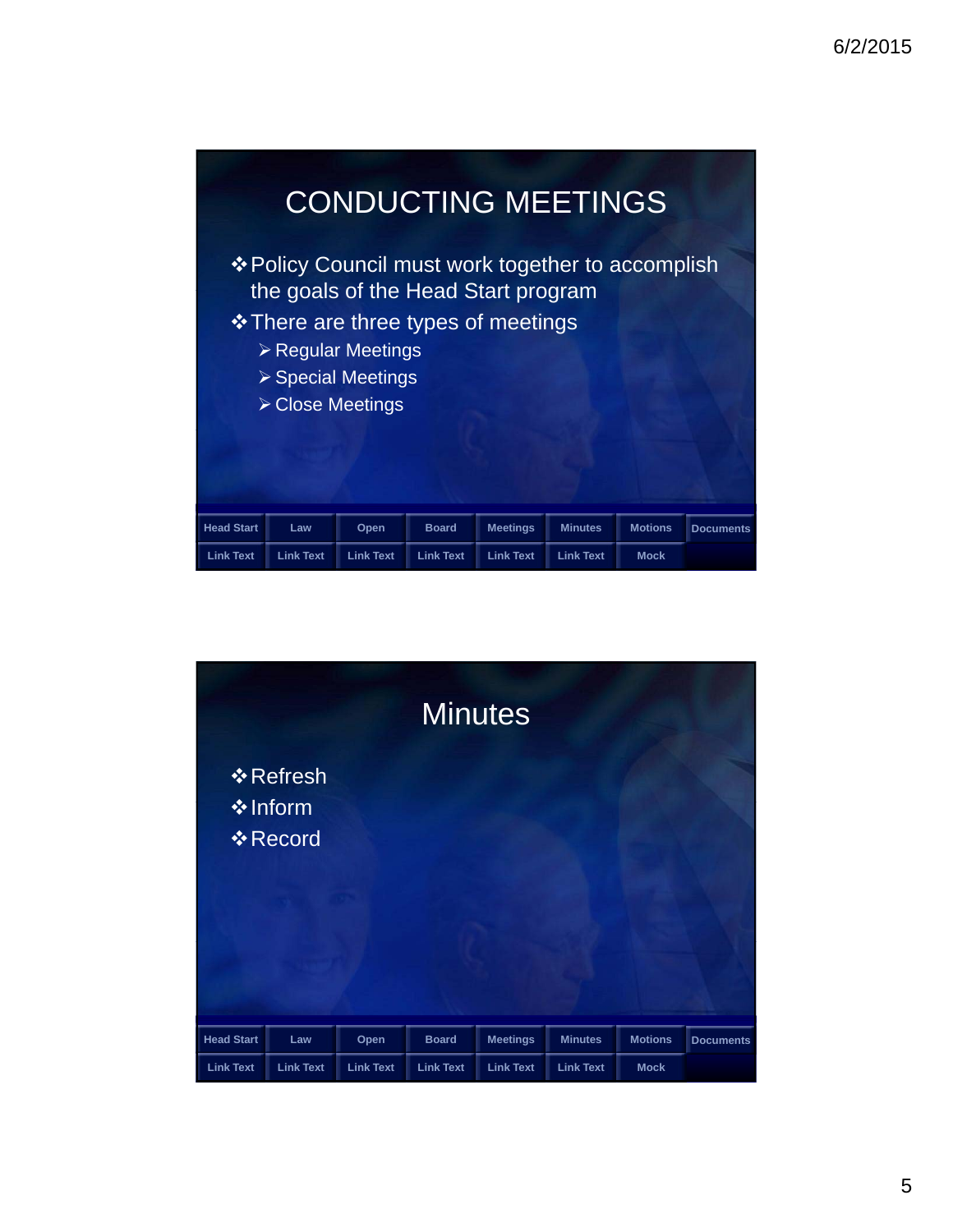| <b>Outline Minutes</b>                                                                         |                  |                  |                  |                  |                  |                |                  |
|------------------------------------------------------------------------------------------------|------------------|------------------|------------------|------------------|------------------|----------------|------------------|
| ❖ Paragraph One                                                                                |                  |                  |                  |                  |                  |                |                  |
| $\triangleright$ Type of meeting                                                               |                  |                  |                  |                  |                  |                |                  |
| $\triangleright$ Date, time, place of meeting                                                  |                  |                  |                  |                  |                  |                |                  |
| > Approval of the minutes of the last meeting                                                  |                  |                  |                  |                  |                  |                |                  |
| ❖ Paragraph Two                                                                                |                  |                  |                  |                  |                  |                |                  |
| $\triangleright$ Main motions                                                                  |                  |                  |                  |                  |                  |                |                  |
| ▶ Primary and/or secondary motions                                                             |                  |                  |                  |                  |                  |                |                  |
| ❖ Last Paragraph                                                                               |                  |                  |                  |                  |                  |                |                  |
| $\triangleright$ Time the meeting was adjourned<br>$\triangleright$ Signature of the Secretary |                  |                  |                  |                  |                  |                |                  |
| <b>Head Start</b>                                                                              | Law              | Open             | <b>Board</b>     | <b>Meetings</b>  | <b>Minutes</b>   | <b>Motions</b> | <b>Documents</b> |
| <b>Link Text</b>                                                                               | <b>Link Text</b> | <b>Link Text</b> | <b>Link Text</b> | <b>Link Text</b> | <b>Link Text</b> | <b>Mock</b>    |                  |

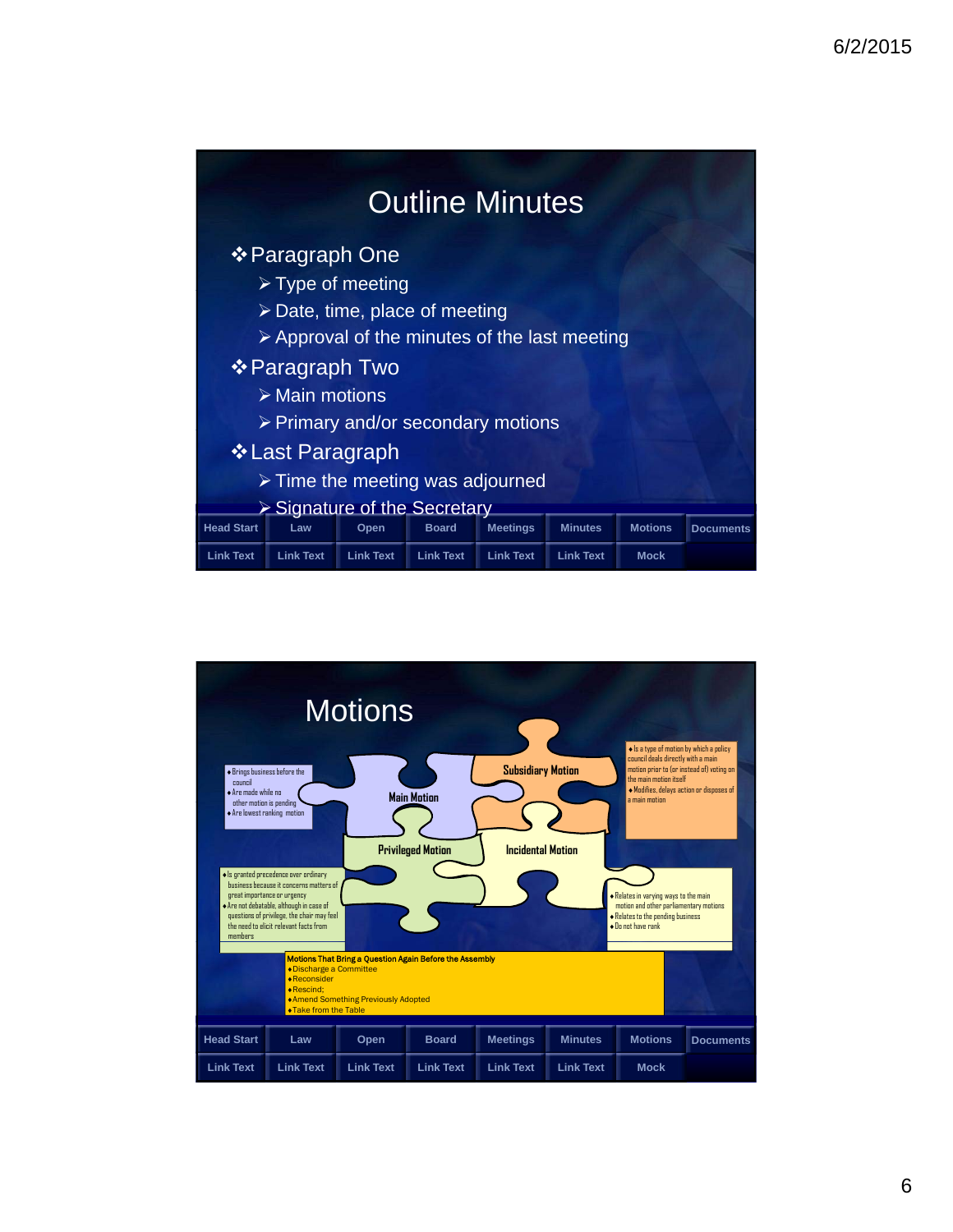

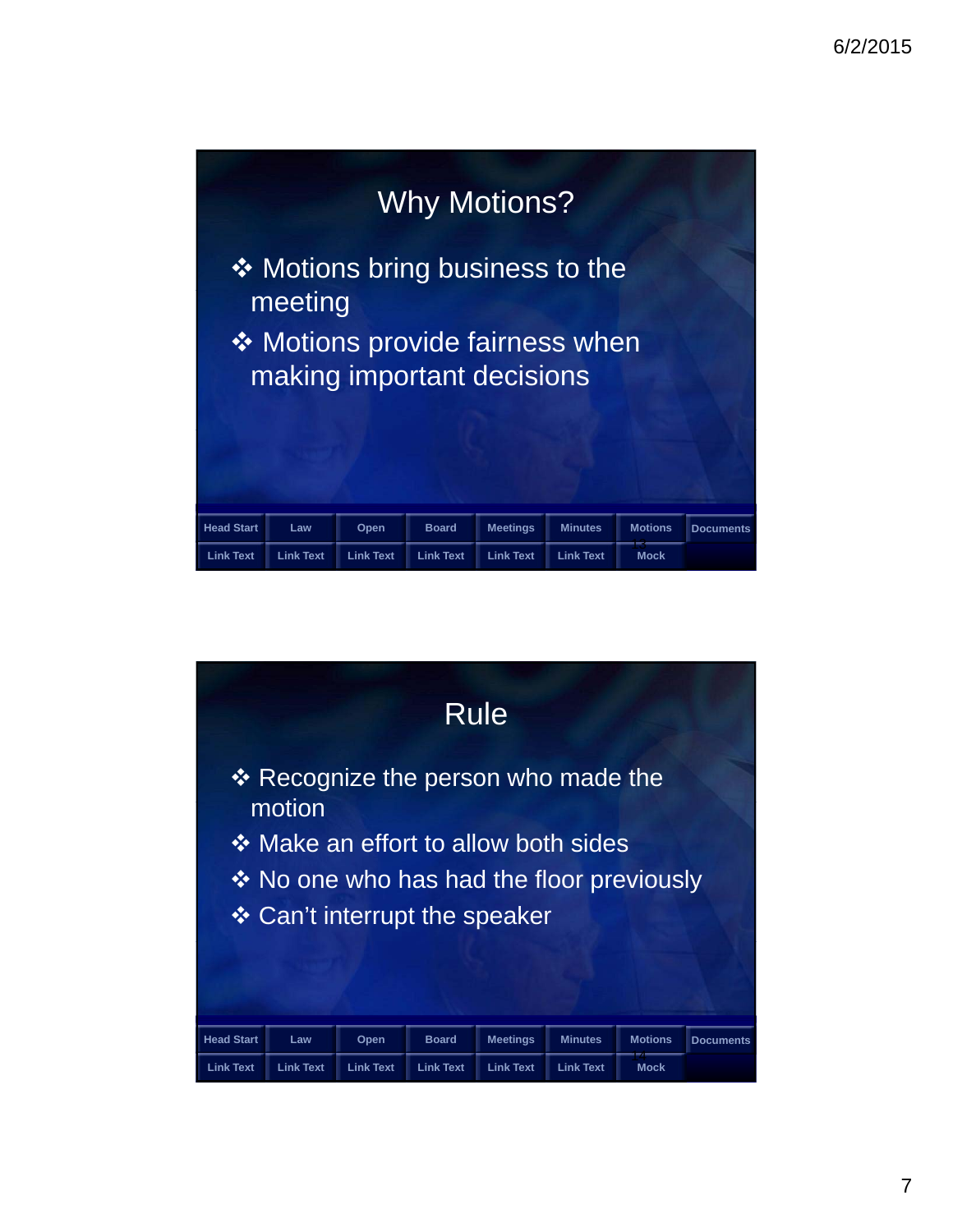

| Amend                                               |                           |                  |                  |                  |                  |                |                  |  |
|-----------------------------------------------------|---------------------------|------------------|------------------|------------------|------------------|----------------|------------------|--|
| <b>☆To "add" or "insert"</b>                        |                           |                  |                  |                  |                  |                |                  |  |
|                                                     | <b>In To "strike out"</b> |                  |                  |                  |                  |                |                  |  |
| ❖ To "strike out certain words & insert<br>others." |                           |                  |                  |                  |                  |                |                  |  |
| <b>☆To "substitute"</b>                             |                           |                  |                  |                  |                  |                |                  |  |
| <b>V</b> • To divide a motion into two or more      |                           |                  |                  |                  |                  |                |                  |  |
| motions                                             |                           |                  |                  |                  |                  |                |                  |  |
| <b>Head Start</b>                                   | Law                       | Open             | <b>Board</b>     | <b>Meetings</b>  | <b>Minutes</b>   | <b>Motions</b> | <b>Documents</b> |  |
| <b>Link Text</b>                                    | <b>Link Text</b>          | <b>Link Text</b> | <b>Link Text</b> | <b>Link Text</b> | <b>Link Text</b> | <b>Mock</b>    |                  |  |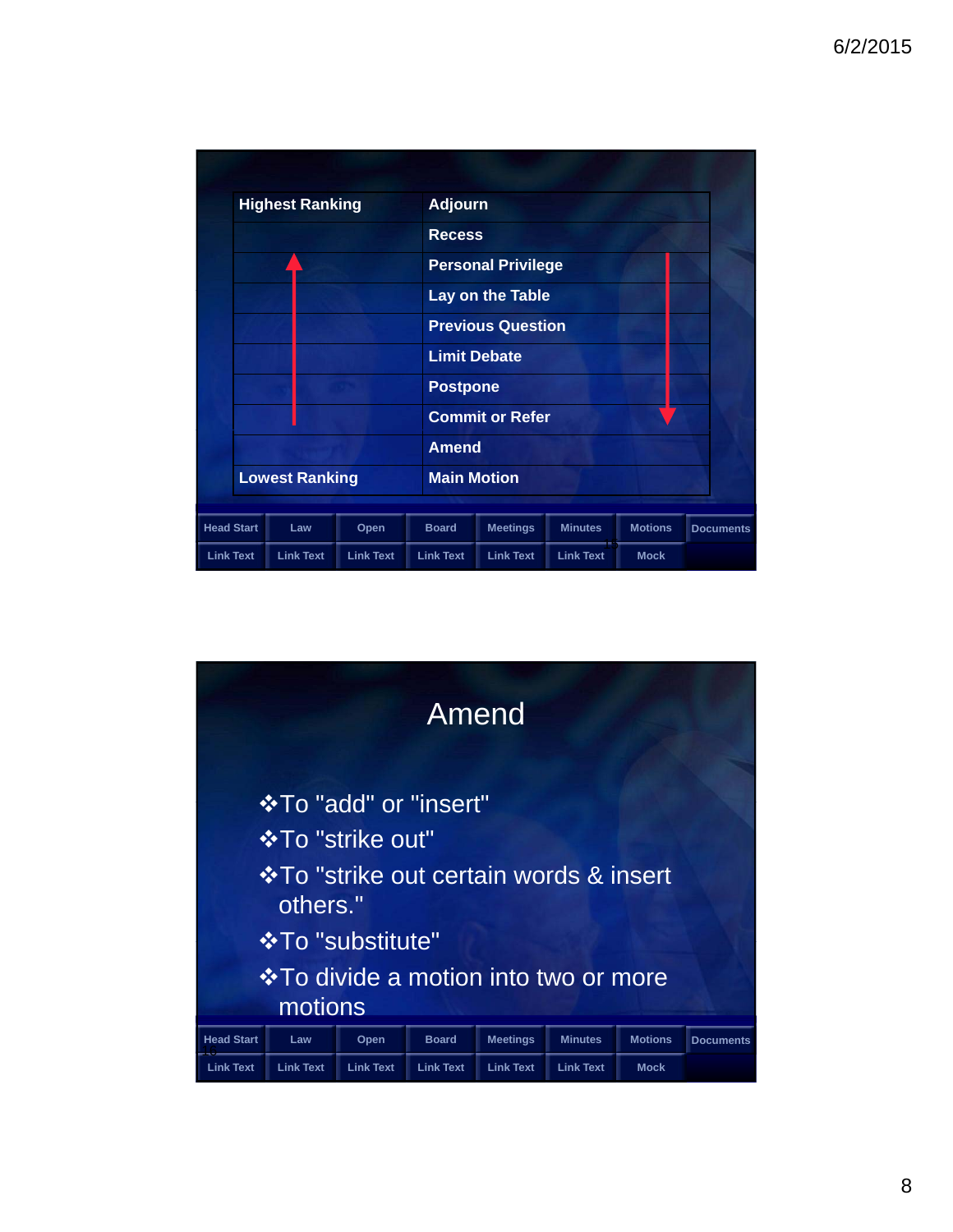

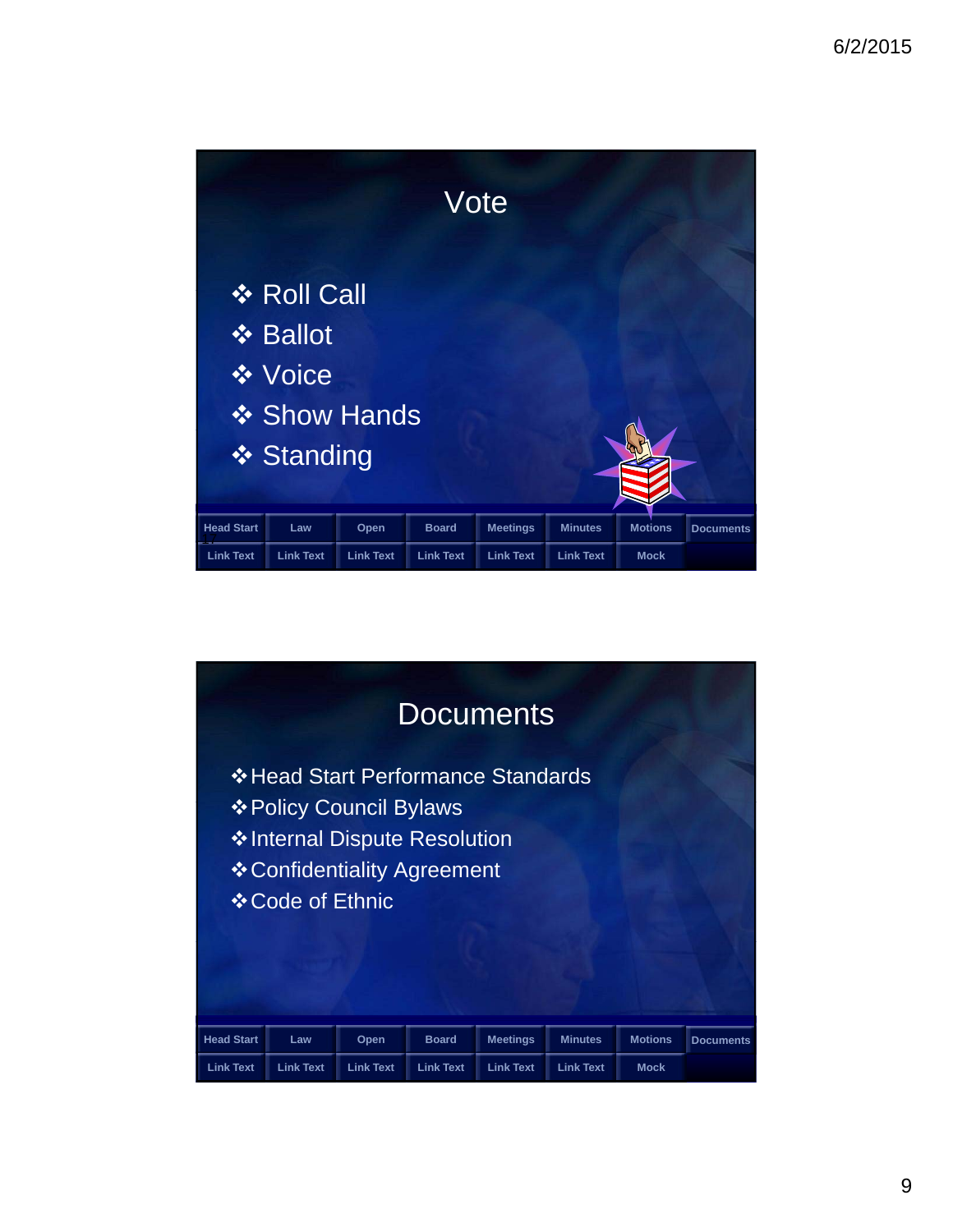